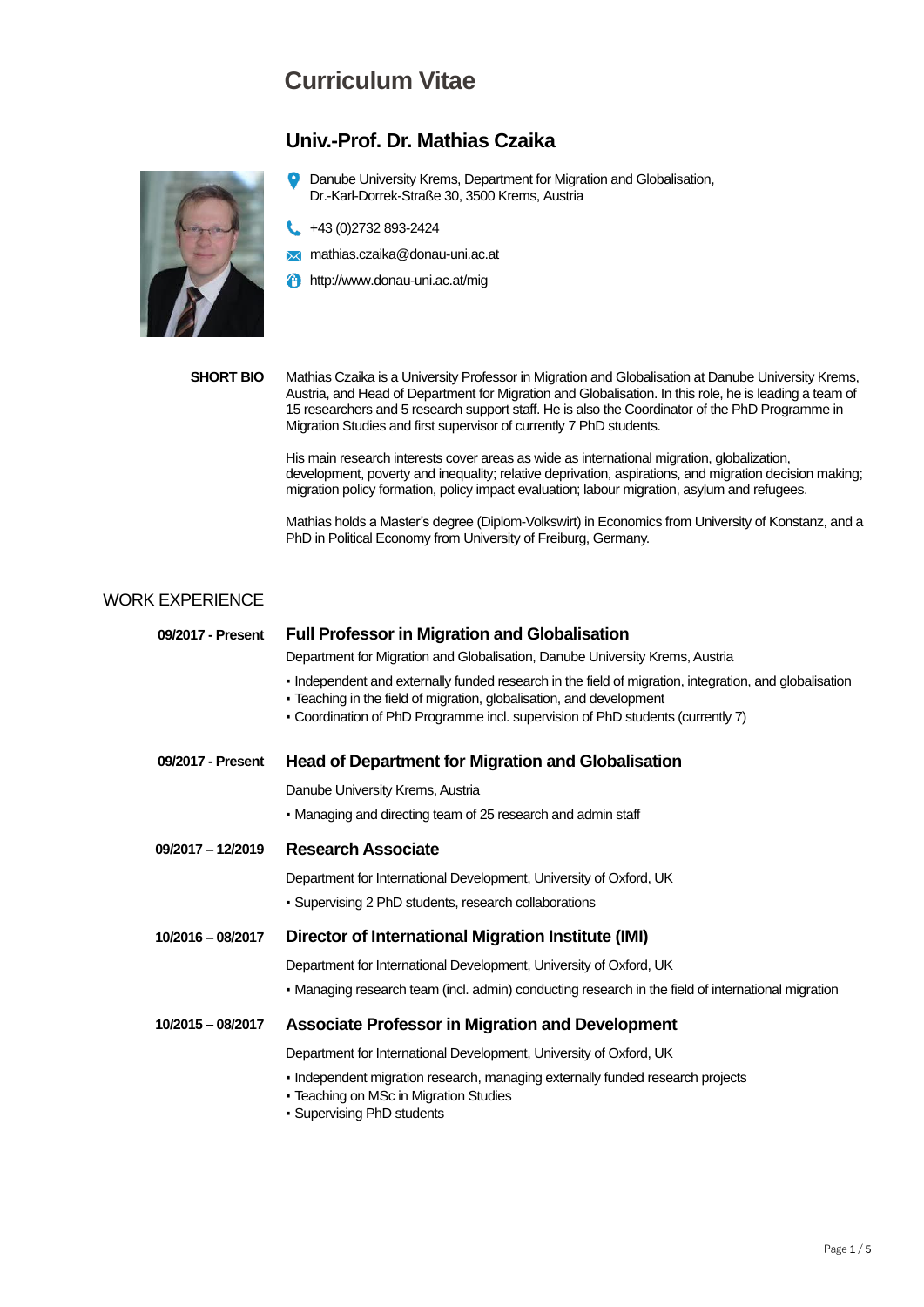| 08/2012 - 09/2015     | <b>Senior Research Officer</b>                                                                                         |
|-----------------------|------------------------------------------------------------------------------------------------------------------------|
|                       | Department for International Development, University of Oxford, UK                                                     |
|                       | • Project lead of large-scale research project                                                                         |
| 04/2010 - 07/2012     | <b>Research Officer</b>                                                                                                |
|                       | Department for International Development, University of Oxford, UK                                                     |
|                       | - Post-doc and Project collaborator of ERC project on the Determinants of International Migration<br>('DEMIG project') |
| $09/2009 - 03/2010$   | Post doc researcher                                                                                                    |
|                       | Centre for Renewable Energy, University of Freiburg, Germany                                                           |
|                       | - Post-doc and lecturer on MSc in Renewable Energy                                                                     |
| 10/2007 - 08/2009     | <b>Economic Policy Analyst</b>                                                                                         |
|                       | German Development Cooperation Agency (GIZ), Eschborn, Germany                                                         |
|                       | - Strategic project development and management in the area of economic policy                                          |
| $01/2003 - 09/2007$   | <b>Research and Teaching Assistant</b>                                                                                 |
|                       | Department for International Economic Policy, University of Freiburg                                                   |
|                       | - Research and teaching assistance                                                                                     |
| <b>EDUCATION</b>      |                                                                                                                        |
| $01/2003 - 12/2008$   | <b>PhD in Political Economy</b>                                                                                        |
|                       | University of Freiburg, Germany                                                                                        |
|                       | Dissertation Title: The Political Economy of Refugee Migration and Foreign Aid                                         |
| 10/1996 - 02/2001     | <b>Diplom-Volkswirt (equiv. MSc in Economics)</b>                                                                      |
|                       | University of Konstanz, Germany                                                                                        |
|                       | Thesis Title: Normative and Positive Aspects of International Technology Transfers                                     |
| OTHER TRAINING        |                                                                                                                        |
| 2005-2007             | <b>Post-diploma Certificates in Development Cooperation</b>                                                            |
|                       | ETH Zurich, Switzerland                                                                                                |
| 2003-2006             | <b>Intercultural Studies and Theology</b>                                                                              |
|                       | Columbia International University, Campus Korntal, Germany                                                             |
|                       |                                                                                                                        |
| PERSONAL SKILLS       |                                                                                                                        |
| Languages             | German (monther tongue), English (C2), French (B2)                                                                     |
| Soft skills           | Communication skills gained through long-term experience as research group leader,                                     |
|                       | Leadership skills (currently responsible for a team of >20 scientific and admin staff members)                         |
| <b>Digital skills</b> | Stata, SPSS, fsQCA, MS Office                                                                                          |
|                       |                                                                                                                        |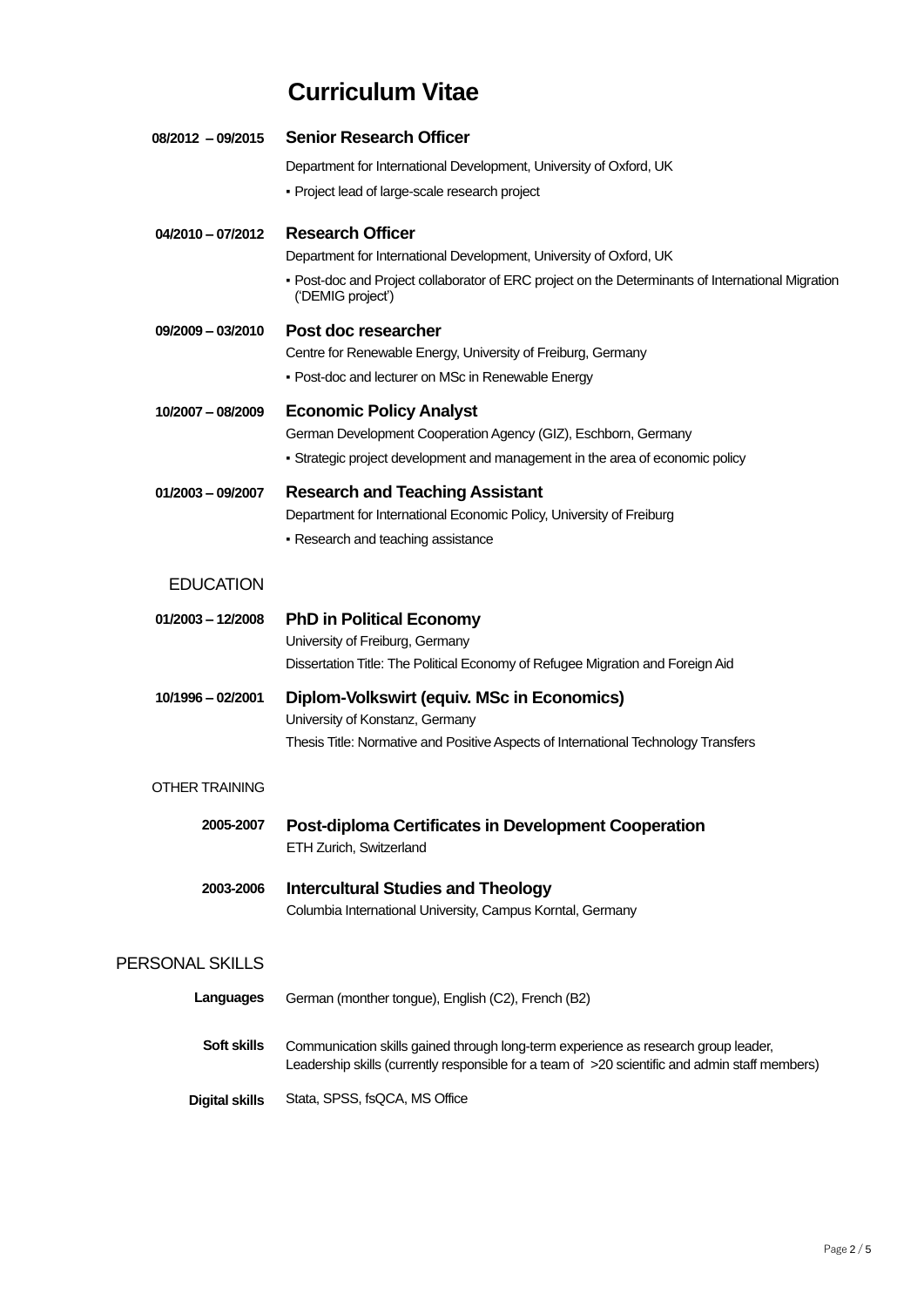#### PUBLICATIONS

 **Books** Czaika, M., 2018, *High-skilled Migration: Drivers and Policies*, **Oxford University Press**, UK

Czaika, M. and C. Vargas-Silva, 2012, *Migration and Economic Growth*, Cheltenham: **Edward Elgar**, UK

Czaika, M., 2009, *The Political Economy of Refugee Movements and Foreign Aid*, Basingstoke: **Palgrave Macmillan,** UK

 **Book chapters** Czaika, M. (2020) National Migration Policies – Nature, Patterns, Effects, in: T. Bastia and R. Skeldon, Routledge Handbook on Migration and Development, London (UK)

> Czaika, M. &A. Kraler (2020). Refugees. In: Stone, J.; Dennis, R.; Rizova, P.; Hou, X., The Wiley Blackwell Companion to Race, Ethnicity, and Nationalism: 321-348, Wiley Blackwell, Hoboken, NJ

Czaika, M. & C.R. Parsons (2018) *High-Skilled Migration in Times of Global Economic Crisis*. In: M. Czaika (Ed.) High-Skilled Migration: Drivers and Policies (pp. 20-47), Oxford University Press

Toma, S., M. Villares-Varela, & M. Czaika (2018) *Internationalization and Diversification of Academic Careers*. In: M. Czaika (Ed.) High-Skilled Migration: Drivers and Policies (pp. 20-47), Oxford University Press

Czaika, M., & Trauner, F. (2018). EU visa policy: decision-making dynamics and effects on migratory processes. In A. Ripoll Servent, & F. Trauner (Eds.), *The Routledge Handbook of Justice and Home Affairs Research* (pp. 110-123). London: Routledge International.

Cerna, L. and Czaika. M., 2015, 'Euopean Policies to Attract Talent: The Crisis and Highly Skilled Migration Policy Changes' in *High Skill Migration and Recession: Gendered Perspectives* (eds. Anna Triandafyllidou and Irina Isaakyan), Palgrave Macmillan

Czaika, M. and H. de Haas, 2015, 'Evaluation migration policy effectiveness', in *Routledge Handbook of Immigrant and Refugee Studies* (ed. Anna Triandafyllidou), Routledge

Czaika, M. 2014, 'Refugee Movements', in Blackwell Encyclopaedia of Race, Ethnicity and Nationalism (ed. J. Stone, R.M. Dennis, P.S. Rizova, A.D. Smith) Blackwell: Basingstoke

 **Journal articles** Czaika, M., J. Bijak, & T. Prike (2021) Migration decision-making and its key dimensions, forthcoming **Annals of the American Academy of Political and Social Science**

> Czaika, M.& M. Godin (2021) Disentangling the migration-development nexus using QCA, **Migration and Development,** https://doi.org/10.1080/21632324.2020.1866878

Adovor, E.; Czaika, M.; Docquier, F.; Moullan, Y. (2020). Medical brain drain: how many, where and why? **Journal of Health Economics**, 76: https://doi.org/10.1016/j.jhealeco.2020.102409

Natter, K., Czaika, M., & de Haas, H. (2020). Political party ideology and immigration policy reform: an empirical enquiry. **Political Research Exchange**, *2*(1), doi.org/10.1080/2474736X.2020.1735255

Czaika, M.& Neumayer, E. (2019). 'On the negative impact of time zone differences on international tourism'. **Current Issues in Tourism**, doi.org/10.1080/13683500.2019.1590322

De Haas, H., Czaika, M, Flahaux, M. L., Mahendra, E., Natter, K., Vezzoli, S., Villares-Varela, M. (2019). 'International migration: Trends, determinants and policy effects'. **Population and Development Review**, doi.org/10.1111/padr.12291

Czaika, M. & S. Orazbayev (2018) 'The Globalisation of Scientific Mobility', 1970–2014, **Applied Geography**, 96:1-10

Czaika, M., H. de Haas & M. Villares-Varela (2018) 'The global evolution of travel visa regimes - An analysis of the DEMIG VISA database', **Population and Development Review,**  https://doi.org/10.1111/padr.12166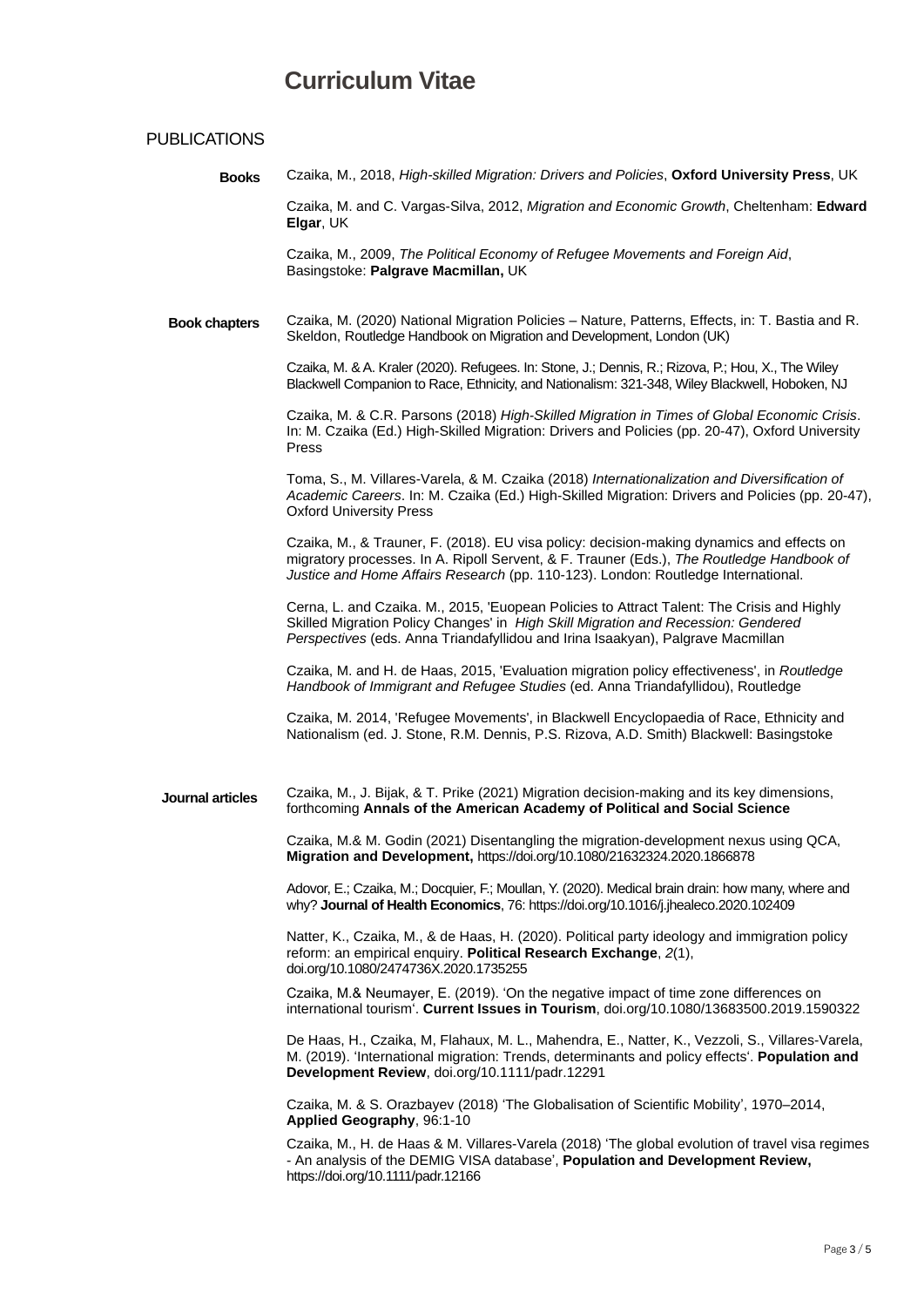| Journal articles | Czaika, M. & A. Di Lillo (2018) 'The geography of anti-immigrant attitudes across Europe', |
|------------------|--------------------------------------------------------------------------------------------|
|                  | 2002–2014, Journal of Ethnic and Migration Studies, DOI:                                   |
|                  | 10.1080/1369183X.2018.1427564                                                              |

Czaika, M. and E. Neumayer (2017) 'Visa Restrictions and Economic Globalisation', **Applied Geography**, 84, 75-82

Czaika, M. and C. Parsons (2017) 'The gravity of high-skilled migration policies', **Demography**, 54(2): 603-630

Czaika, M. and S. Toma (2017) 'International academic mobility across space and time: the case of Indian academics' **Population, Space and Place**, doi: 10.1002/psp.2069

Czaika, M., and M. Hobolth (2016) 'Do restrictive asylum and visa policies increase irregular migration into Europe?, **European Union Politics**, doi: 10.1177/1465116516633299

Czaika, M. and H. de Haas (2016) 'The Effects of Visas in Migration Processes', **International Migration Review**, DOI: 10.1111/imre.12261

Czaika, M. (2015) 'Migration and Economic Prospects', **Journal of Ethnic and Migration Studies**, 41(1): 58–82

Czaika, M., and M. Villares-Varela (2014) 'Labour activity choices and the duration of migration episodes: The case of Indian expatriates in the Gulf', **Migration Studies**, doi: 10.1093/migration/mnu048

Czaika, M. and H. de Haas (2014) 'Migration and Globalization: Has the world really become more migratory?' **International Migration Review**, 48(2): 283-323

Czaika, M. and M. Vothknecht (2014) 'Migration and Aspirations: Are Migrants trapped on a Hedonic Treadmill?' **IZA Journal of Migration,** 3(1)

Czaika, M. (2013) 'Are unequal societies more migratory?' **Comparative Migration Studies**, 1(1):97-122.

Czaika, M., and H. de Haas (2013) 'The Effectiveness of Immigration Policies', **Population and Development Review**, 39(3): 487–508.

De Haas, H. and M. Czaika (2013) 'Measuring Migration Policies: Some Conceptual and Methodological Reflections', **Migration and Citizenship**, 1(2):40-7.

Czaika, M. and J. Spray (2013) 'Drivers and dynamics of internal and international remittances', **Journal of Development Studies**, 49(10): 299-1315.

Czaika, M., and H. de Haas (2012) 'The role of internal and international relative deprivation in global migration', **Oxford Development Studies**, 40(4), pp. 423-42

Czaika, M. (2012) 'Internal versus international migration and the role of multiple deprivation: Some evidence from India', **Asian Population Studies**, 8(2), pp. 125-49

Czaika, M., and A. Mayer (2011) 'Refugee movements and aid responsiveness of bilateral donors', **Journal of Development Studies**, 47(3), pp. 455-74

Czaika, M. (2009) 'The Political Economy of Refugee Migration', **Journal of Economics and Statistics**, 229(6), pp. 803-21

Czaika, M., and K. Kis-Katos (2009) 'Civil Conflict and displacement - Village-level determinants of forced migration in Aceh', **Journal of Peace Research**, 46(3), pp. 399-418

Czaika, M. (2009) 'Asylum cooperation among asymmetric countries: The case of the European Union', **European Union Politics**, 10(1), pp. 89-113

Czaika, M. (2008) 'Cheap talk in the UN arenas? Some evidence on the impact of UN speeches on aid allocation decisions', **Applied Economics Letters**, 15(3), pp. 187-91